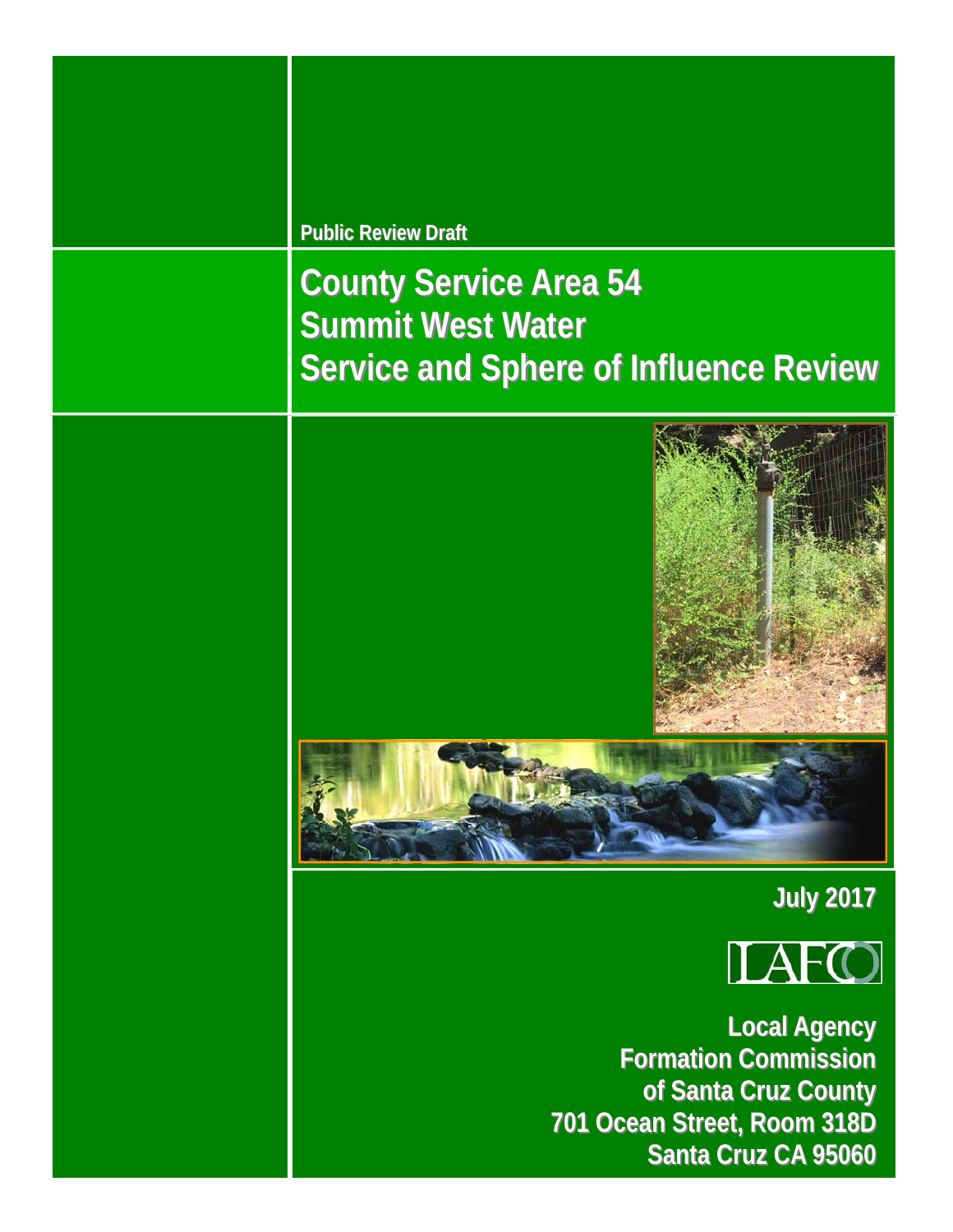## **2017 SERVICE AND SPHERE OF INFLUENCE REVIEW FOR COUNTY SERVICE AREA 54, SUMMIT WEST WATER**

Prepared by: Patrick McCormick LAFCO Executive Officer

Public Review Draft Preparation Date: July 13, 2017

#### **PURPOSE OF SERVICE REVIEW**

The purpose of a service review, sometimes called a "municipal service review" or "MSR", is to provide a comprehensive inventory and analysis for improving efficiency, cost-effectiveness, accountability, and reliability of public services provided by cities, districts, and service areas. A service review evaluates the structure and operation of these agencies and discusses possible areas for improvement and coordination. A service review is used by LAFCO when updating a sphere of influence, and can be used by the subject agencies when considering changes in their operations. A written statement of determinations must be made in the following areas:

- 1. Growth and population projections for the affected area.
- 2. The location and characteristics of any disadvantaged communities within or contiguous to the agency's sphere of influence.
- 3. The present and planned capacity of public facilities, adequacy of public services, and infrastructure needs or deficiencies including need or deficiencies related to sewers, municipal and industrial water, and structural fire protection in any disadvantaged, unincorporated communities within or contiguous to the agency's sphere of influence.
- 4. The financial ability of agencies to provide services.
- 5. The status of, and opportunities for, shared facilities.
- 6. Accountability for community service needs, including governmental structure and operational efficiencies.
- 7. Any other matter related to effective or efficient service delivery, as required by commission policy.

#### **PURPOSE OF SPHERE OF INFLUENCE**

A "sphere of influence" is defined in state law to be a plan for the probable physical boundaries and service area of a local agency, as determined by the LAFCO in county where the agency is based. The sphere of influence is adopted and amended by LAFCO following a public hearing. The sphere action includes a map, determinations, and a resolution, which may contain recommendations and implementation steps specific to the agency. State law requires LAFCO to make determinations upon the following subjects:

- 1. The present and planned land uses in the area, including agricultural and open-space lands.
- 2. The present and probable need for public facilities and services in the area.
- 3. The present capacity of public facilities and adequacy of public services that the agency provides or is authorized to provide.
- 4. The existence of any social or economic communities of interest in the area if the commission determines that they are relevant to the agency.
- 5. For a city or district that provides sewers, water, or structural fire protection, the present and probable need for those services in any disadvantaged unincorporated communities within the existing sphere of influence.

State law requires that all boundary changes (annexation, detachment, consolidation, dissolution, etc.) be consistent with LAFCO's policies and the adopted spheres of influence of each affected agency.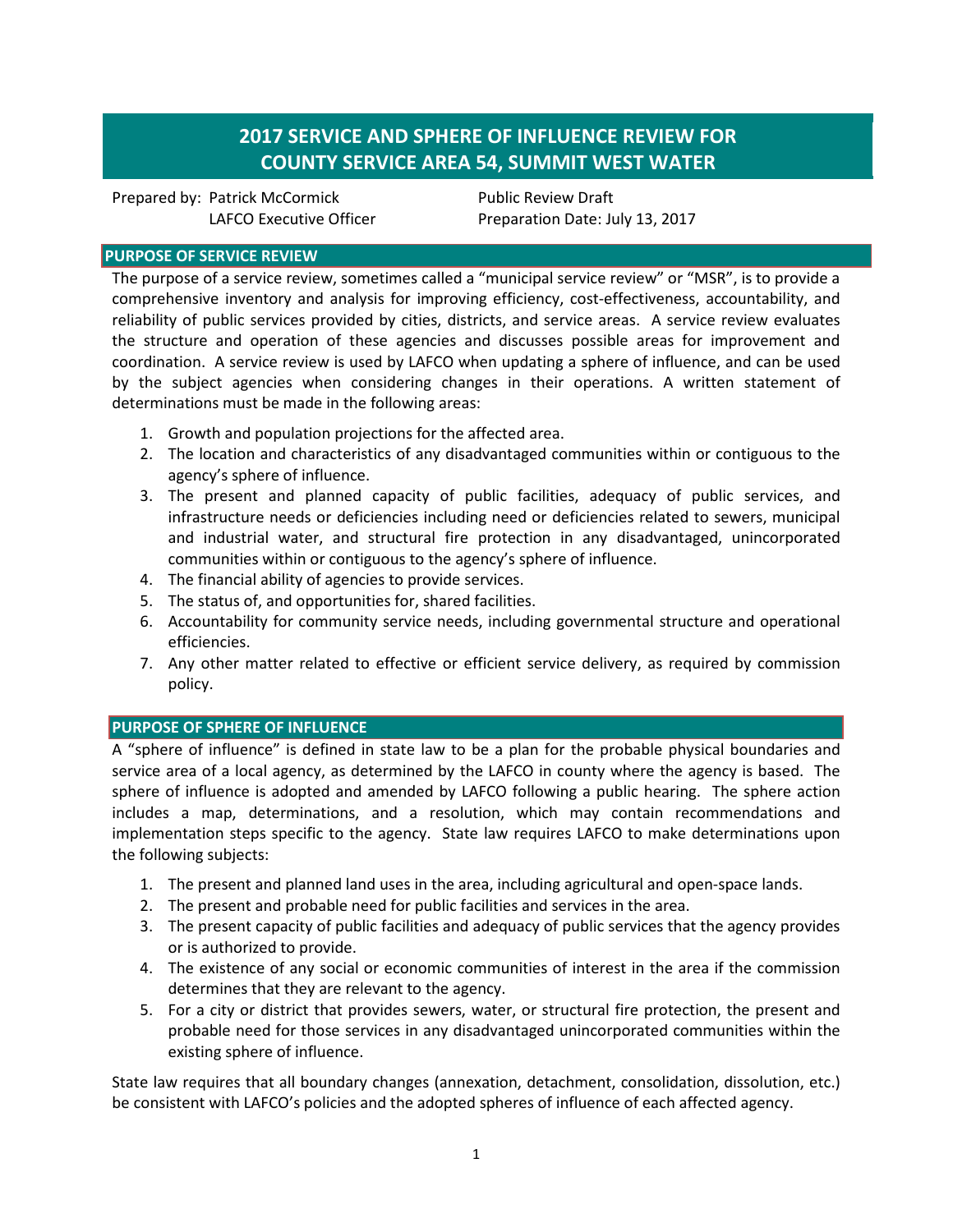#### **EXECUTIVE SUMMARY**

LAFCO periodically performs municipal service reviews<sup>[1](#page-2-0)</sup> and updates, as necessary, the sphere of influence<sup>[2](#page-2-1)</sup> of each agency subject to LAFCO's boundary regulation. A "sphere of influence" is defined as a plan for the probable physical boundaries and service area of a local agency. This report has been prepared to analyze County Service 54, Summit West. CSA 54 was formed in 1996 to pursue community acquisition of the Mountain Charlie Water Works Inc, a private water company located west of Highway 17 in the Summit area.

The main conclusions of this report are:

- 1) County Service Area 54 successfully aided in the acquisition of the Mountain Charlie Water Works, Inc., and the transition of the system to community ownership.
- 2) All functions of the water system are now operated by the Summit West Mutual Water Company, a mutual benefit corporation collectively owned by all customers of the water system.
- 3) County Service Area 54 is inactive and its services are no longer needed to support the water system.
- 4) County Service Area 54 should be assigned a zero sphere of influence and dissolved.

#### **LOCATION**

County Service Area 54 is located in the Santa Cruz Mountains south of Summit Road and west of Highway 17. Formed in 1996, the authorized service of CSA 54 is the provision of water service. As shown on the following map, some of the addresses within the service area are along the these roads: Hutchinson Road, Old Ranch Road, Oak Flat Road, Old Japanese Road, Pierce Road, Mt. Charlie Road, and Glenwood Drive.

Link to [CSA 54 map:](https://drive.google.com/file/d/0B4ldF27YK6vPVnhwY0pORzdJYWc/view)

<span id="page-2-0"></span><sup>&</sup>lt;sup>1</sup> Government Code Section 56430 (Cortese-Knox-Hertzberg Local Government Reorganization Act of 2000). The last service reviews of all these fire agencies was prepared by LAFCO in 2005: <http://www.santacruzlafco.org/wp-content/uploads/2016/02/Whole-Public-Review-Draft.pdf>

<span id="page-2-1"></span><sup>&</sup>lt;sup>2</sup> Government Code Section 56427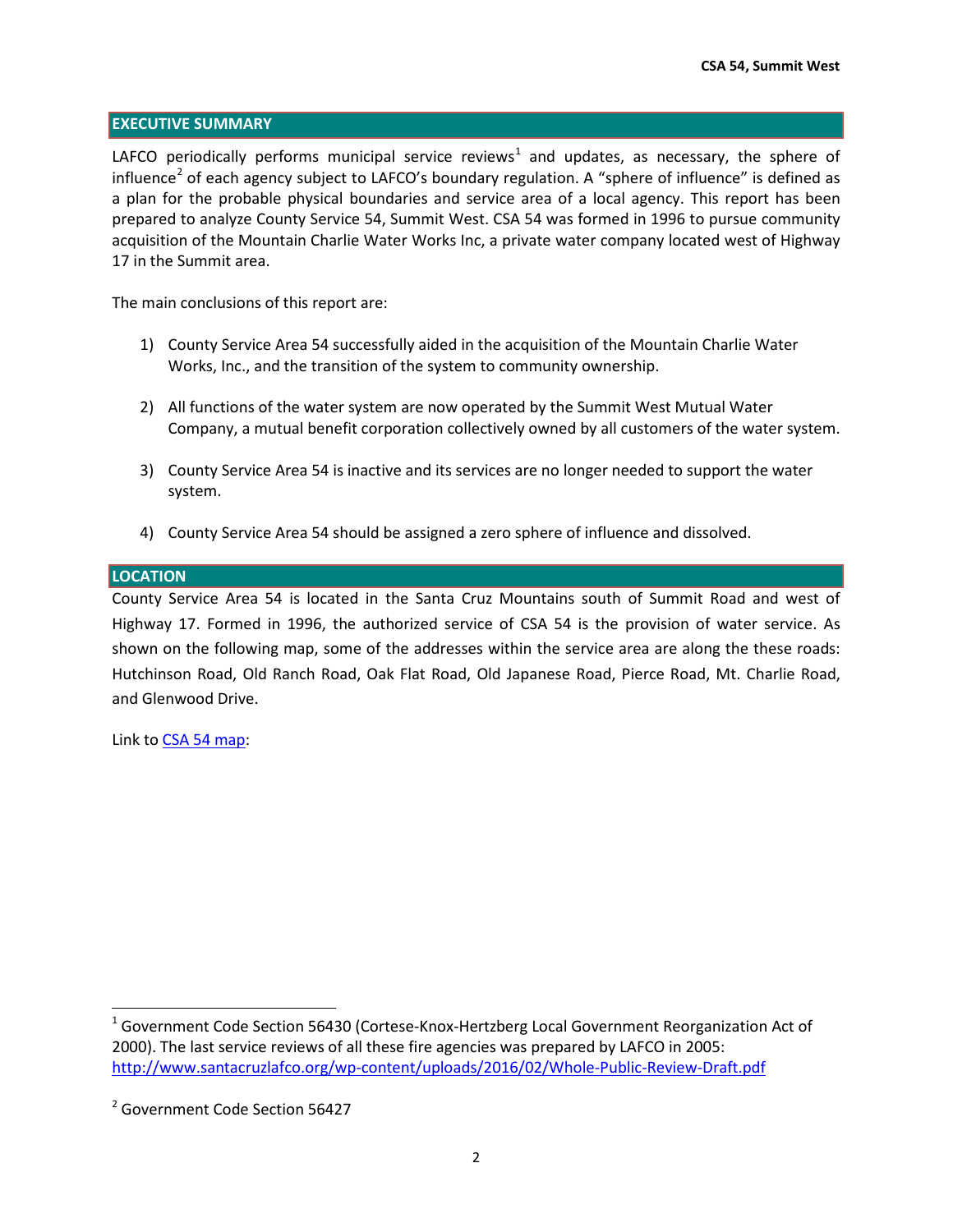

#### **HISTORY**

For many years prior to 1987, the CSA 54 area received water service from the Mountain Charlie Water Works, a private water company, subject to State Public Utility Commission rate regulation, and State and County Health Department regulation of drinking water quality. In 1987, the water company had approximately 150 customers in a low-density, mountain residential area. The water system was damaged in the 1989 Loma Prieta earthquake. The water company was unable to meet quality or quantity standards. Customers were distraught with the water company and the ineffectiveness of the regulatory bodies. A 1995 decision<sup>[3](#page-3-0)</sup> of the State Public Utilities Commission found that the management of the Mt. Charlie Water Works had neither the financial or technical competence to meet water quality and quantity standards. In May, 1995, the County of Santa Cruz petitioned the Superior Court<sup>[4](#page-3-1)</sup> to place the Mt. Charlie system under receivership. The Court granted the petition and appointed a receiver, John W. Richardson. Seeking a permanent solution, system customers also approached the County of Santa Cruz with the concept of using the County's power of eminent domain to acquire and run the water system. On February 7, 1996, LAFCO approved the County's application to form the county service area.

<span id="page-3-0"></span><sup>&</sup>lt;sup>3</sup> Decision 95-12-014, December 6, 1995, Public Utilities Commission of the State of California.

<span id="page-3-1"></span><sup>4</sup> County of Santa Cruz, et al. v. Mountain Charlie Waterworks, et al. (#CV130326)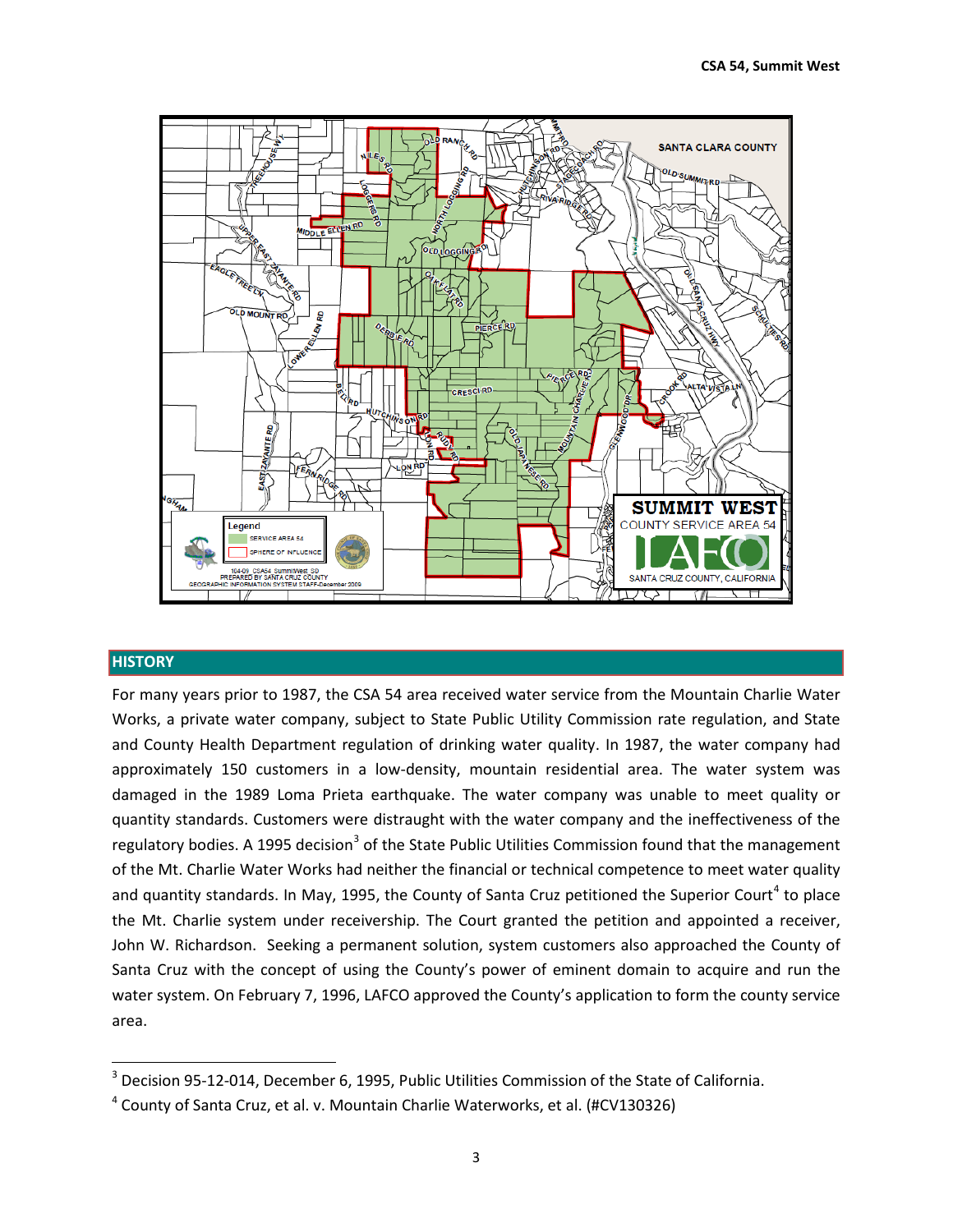The County then collected a levy from the property owners within CSA 54, and proceeded to file an eminent domain lawsuit to acquire the key water rights and operating facilities of the Mt. Charlie Water Works. The suit was settled with the rights and facilities being acquired in exchange for a cash amount. The County began operating the system and the customers organized a mutual benefit corporation which would ultimately take over operations of the water system. On May 22, 2001, the Board of Supervisors authorized the transfer of the water system to the newly-formed mutual, the Summit West Mutual Water Company. For a period of time after the transfer was complete, County Service Area 54 continued to collect a levy in order to make payments on a State Department of Water Resources loan. The loan was eventually transferred to the Summit West Mutual Water Company, and they have since paid it off.

In 2005, the Summit West Mutual Water Company served 139 connections, and was obligated to serve an additional 25 properties within the service area if connections were requested.

The County stopped collecting CSA 54 levies, but maintained the balance in the CSA 54 account. On October 16, 2007, the Board of Supervisors used \$25,000 of CSA 54's fund balance to help fund storm damage repairs to a supply main slipout on Upper Oak Flat Road. Since then, the CSA 54 fund has been inactive except for receiving small amounts of interest and paying bookkeeping charges. As of June 30, 2017, the fund balance was \$2,368.

The Summit West Mutual Water Company has operated the system successfully for fifteen years. It is now serving a population of approximately 550 people. The water comes from the San Jose Water Company via the Montevina pipeline. The Montevina pipeline was put together using state and federal earthquake recovery grants following the 1989 Loma Prieta earthquake, which damaged most of the small water systems between Redwood Estates in Santa Clara County and Glenwood in Santa Cruz County. There is no dedicated water transmission main along the Summit. There is an agreement whereby five mutuals along the Summit (Ridge, Stagecoach, Summit West, Big Redwood Park and Villa del Monte) transfer water to one another through interties.

#### **AGENCY PROFILE**

County Service Area 54 is a dependent district of the County of Santa Cruz. The County Board of Supervisors is the de facto Board of Directors of CSA 54. The County Public Works Department provides staffing. Service area residents and board members of the Summit Mutual Water Company advise the County on budget and operational decisions of the CSA. In 1996, CSA 54 was established within the service area of the Mt. Charlie Water Works to facilitate the community acquisition of the water system and transfer to community control.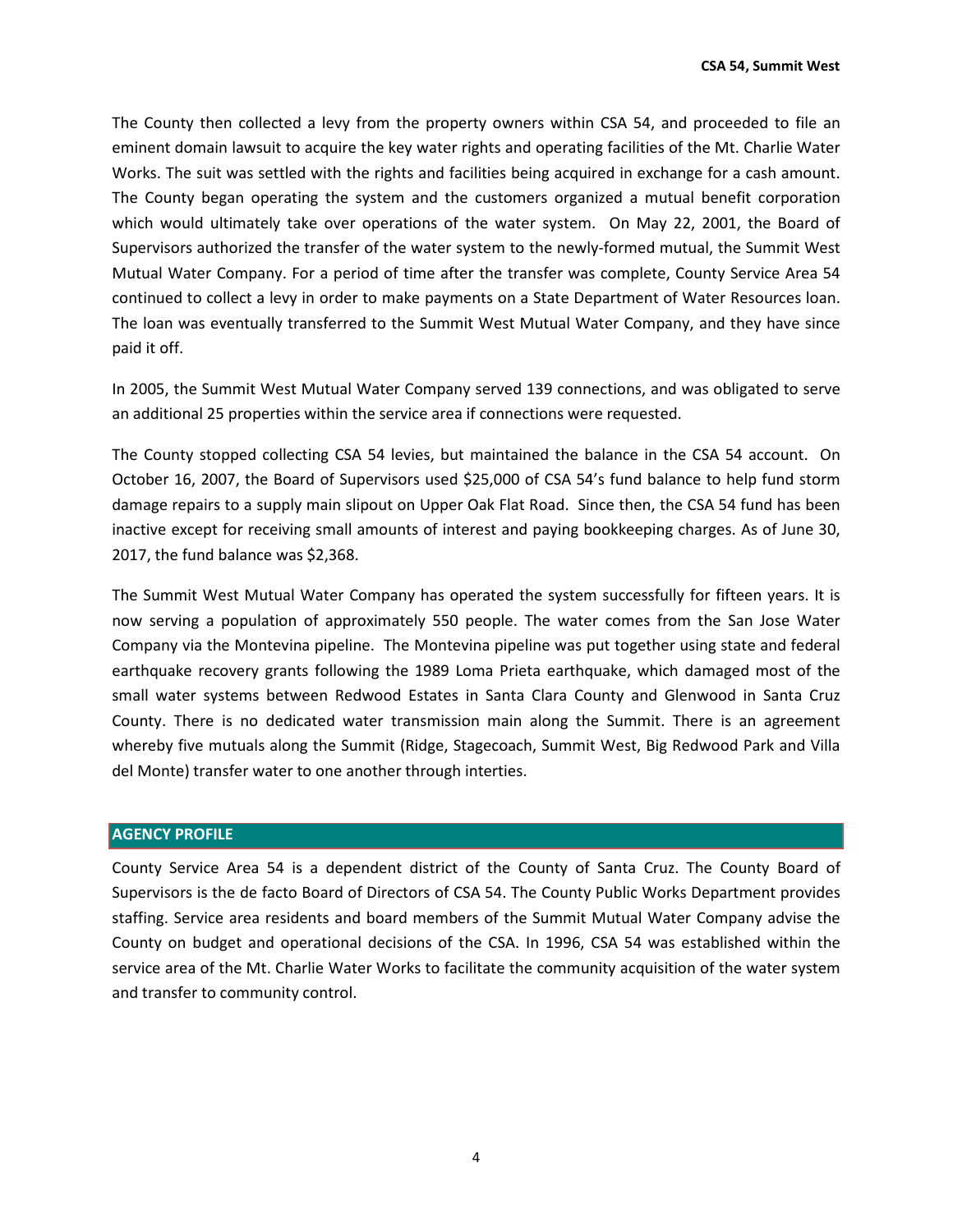| <b>Board of Directors =</b><br><b>Board of Supervisors</b><br><b>Names</b>                                                                               | <b>Title</b>           | <b>First Year of</b><br><b>Service on</b><br><b>Board</b> | <b>Term</b><br><b>Expiration</b><br><b>Date</b> |  |
|----------------------------------------------------------------------------------------------------------------------------------------------------------|------------------------|-----------------------------------------------------------|-------------------------------------------------|--|
| John Leopold                                                                                                                                             | Supervisor, Chair      | 2008                                                      | 2020                                            |  |
| Zach Friend                                                                                                                                              | Supervisor, Vice Chair | 2012                                                      | 2020                                            |  |
| <b>Greg Caput</b>                                                                                                                                        | Supervisor             | 2010                                                      | 2018                                            |  |
| <b>Ryan Coonerty</b>                                                                                                                                     | Supervisor             | 2014                                                      | 2018                                            |  |
| <b>Bruce McPherson</b>                                                                                                                                   | Supervisor             | 2012                                                      | 2020                                            |  |
| <b>Staffing</b>                                                                                                                                          |                        |                                                           |                                                 |  |
| Address: 701 Ocean Street, Room 410<br>Santa Cruz County<br>Santa Cruz, CA 95060<br><b>Public Works Department</b><br>(831) 454-2160, 454-5139<br>Phone: |                        |                                                           |                                                 |  |

#### **SERVICE REVIEW**

## **SUMMARY OF POTENTIALLY SIGNIFICANT** *SERVICE REVIEW DETERMINATIONS*

The service review determinations below are potentially significant, as indicated by "yes" or "maybe" answers to the key policy questions in the checklist and corresponding discussion on the following pages.

|              | <b>SUMMARY</b>                                                          |  |                    |  |  |  |  |
|--------------|-------------------------------------------------------------------------|--|--------------------|--|--|--|--|
| $\mathbf{I}$ | 1. Growth and Population                                                |  | 5. Shared Services |  |  |  |  |
| $\mathbf{I}$ | 2. Disadvantaged Unincorporated Communities                             |  | 6. Accountability  |  |  |  |  |
| $\mathbf{1}$ | 3. Capacity, Adequacy & Infrastructure to Provide Services     7. Other |  |                    |  |  |  |  |
|              | 4. Financial Ability                                                    |  |                    |  |  |  |  |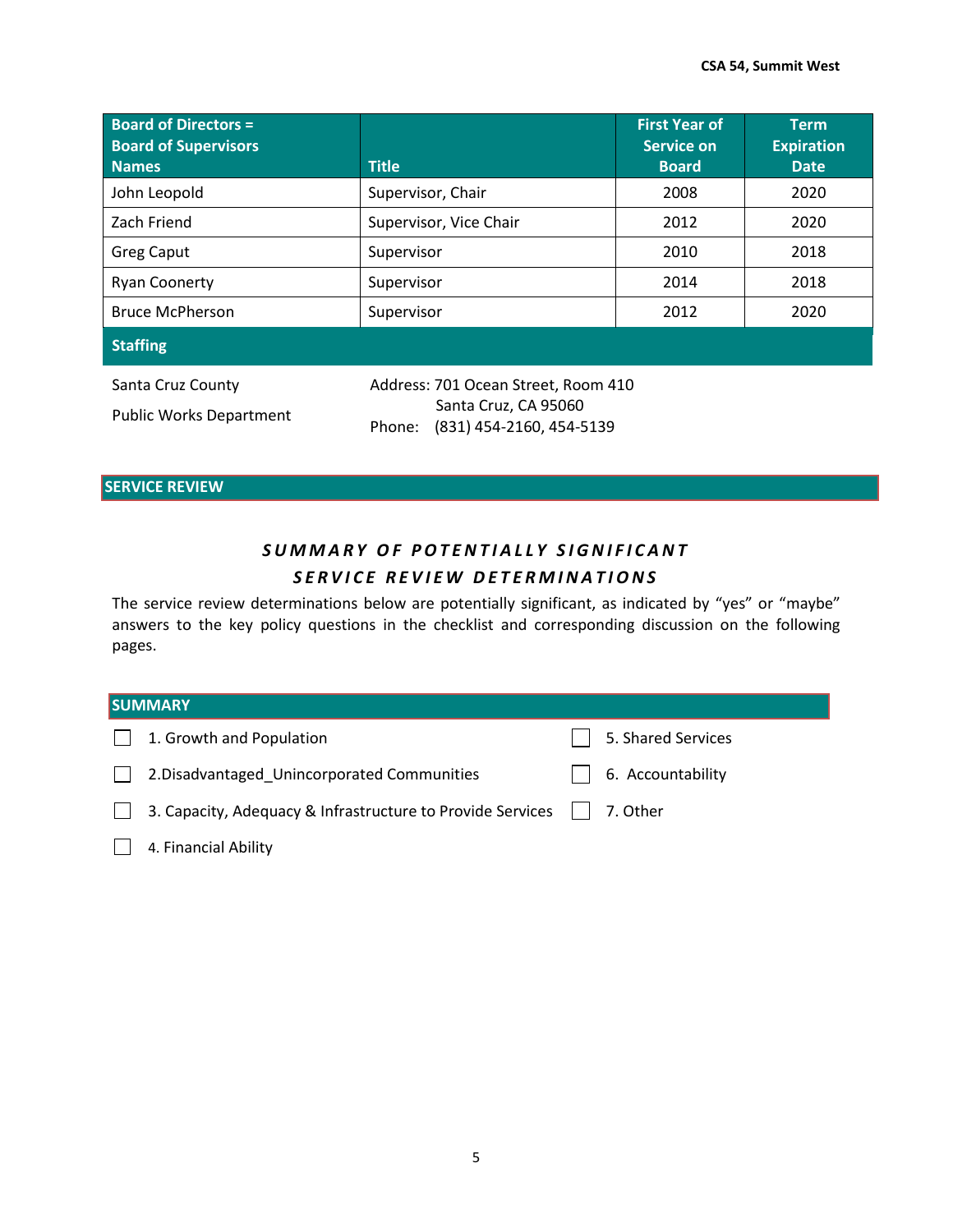## *1. GROWTH AND POPULA TION*

Growth and population projections for the affected area.

|    |                                                                                                                                                       | YES | <b>MAYRE</b> | <b>NO</b> |
|----|-------------------------------------------------------------------------------------------------------------------------------------------------------|-----|--------------|-----------|
| a) | Is the agency's territory or surrounding area expected to experience<br>any significant population change or development over the next 5-10<br>years? |     |              |           |
| b) | Will population changes have an impact on your agency's service<br>needs and demands?                                                                 |     |              |           |
| C) | Will projected growth require a change in the agency's sphere of<br>influence boundary?                                                               |     |              |           |

**Discussion**: The service area is developing very slowly with mountain residences. The Summit Mutual Water Company has been responsible for the operation of the water system for 15 years.

#### *2. DISADVANTAGED UNINCORPORATED COMMUNIT IES*

The location and characteristics of any disadvantaged unincorporated communities within or contiguous to your agency's sphere of influence. . YES MAYBE NO a) Does your agency provide water or sanitary sewer service? If no,  $\Box$  $\Box$  $\boxtimes$ skip questions b) and c). b) Is your agency aware of any area(s) within or adjacent to your agency's sphere of influence that is considered "disadvantaged"  $\Box$  $\Box$  $\boxtimes$ (80% or less of the statewide median household income) that does not already have access to public water or sanitary sewer service?

c) Is it is feasible for your agency to extend service to the  $\Box$  $\Box$  $\boxtimes$ disadvantaged unincorporated community?

**Discussion**: There are no disadvantaged unincorporated communities within at contiguous to the sphere of influence of CSA 54. The closest disadvantaged community is in North Boulder Creek and it is adequately served by the San Lorenzo Valley Water District.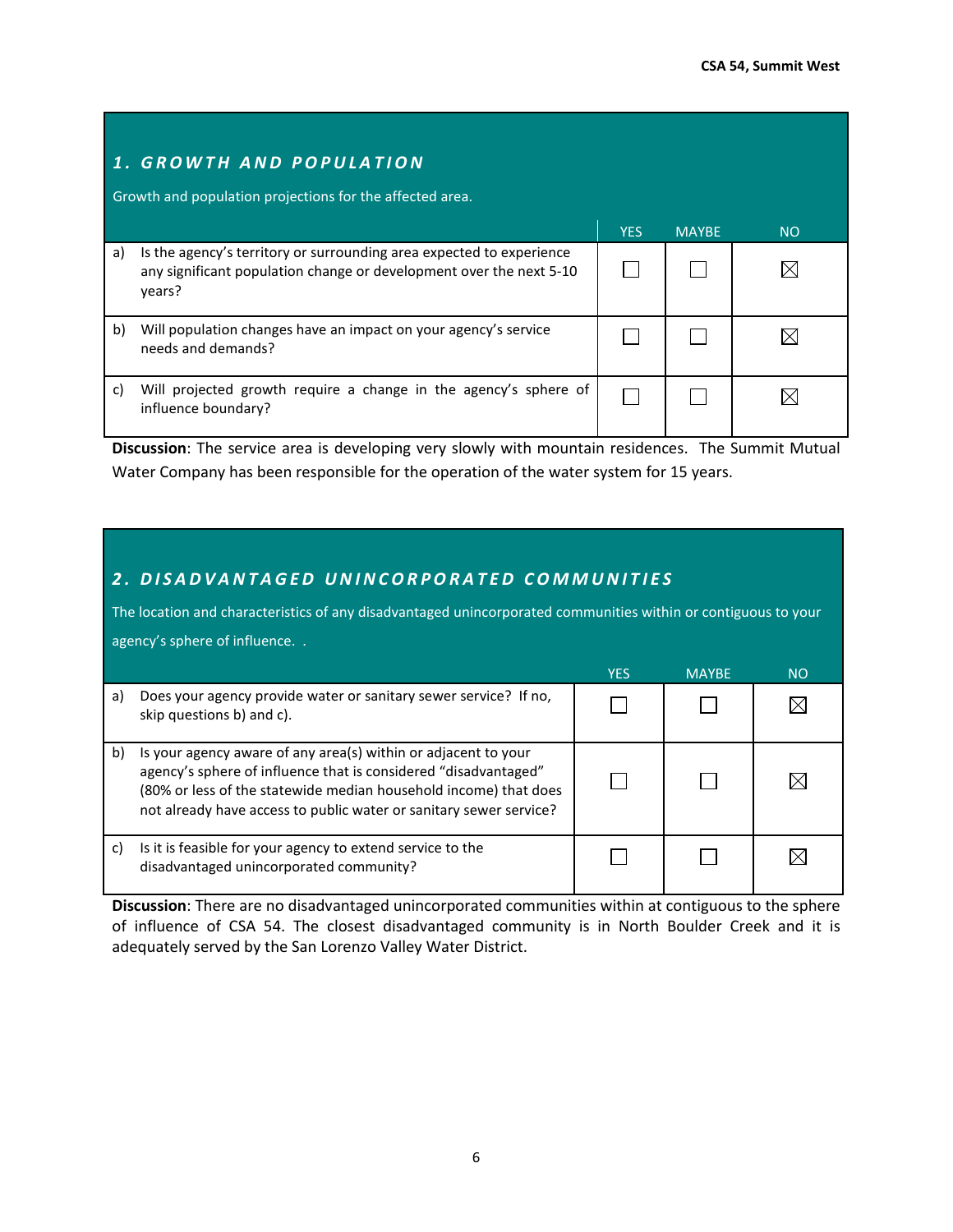

**Source**: [California Disadvantaged Communities Mapping Tool](http://www.water.ca.gov/irwm/grants/resources_dac.cfm) as accessed on July 6, 2017. The brown and yellow shaded areas are disadvantaged based upon the statutory definition of having less than 80% of State median family income.

#### *3 . CAPACITY AND ADEQUAC Y OF PUBLIC FACILITI ES AND SERVICES*

Present and planned capacity of public facilities, adequacy of public services, and infrastructure needs or deficiencies including needs or deficiencies related to sewers, municipal and industrial water, and structural fire protection in any disadvantaged, unincorporated communities within or contiguous to the sphere of influence.

|    |                                                                                                                                 | <b>YES</b> | <b>MAYBE</b> | NO. |
|----|---------------------------------------------------------------------------------------------------------------------------------|------------|--------------|-----|
| a) | Are there any deficiencies in agency capacity to meet service needs<br>of existing development within its existing territory?   |            |              |     |
| b) | Are there any issues regarding your agency's capacity to meet the<br>service demand of reasonably foreseeable future growth?    |            |              |     |
| C) | Are there any concerns regarding public services provided by the<br>agency being considered adequate?                           |            |              |     |
| d) | Are there any significant infrastructure needs or deficiencies to be<br>addressed?                                              |            |              |     |
| e) | Are there changes in state regulations on the horizon that will<br>require significant facility and/or infrastructure upgrades? |            |              |     |

**Discussion**: The water service in CSA 54 is now wholly owned and operated by the Summit West Mutual Water Company. CSA 54 is inactive.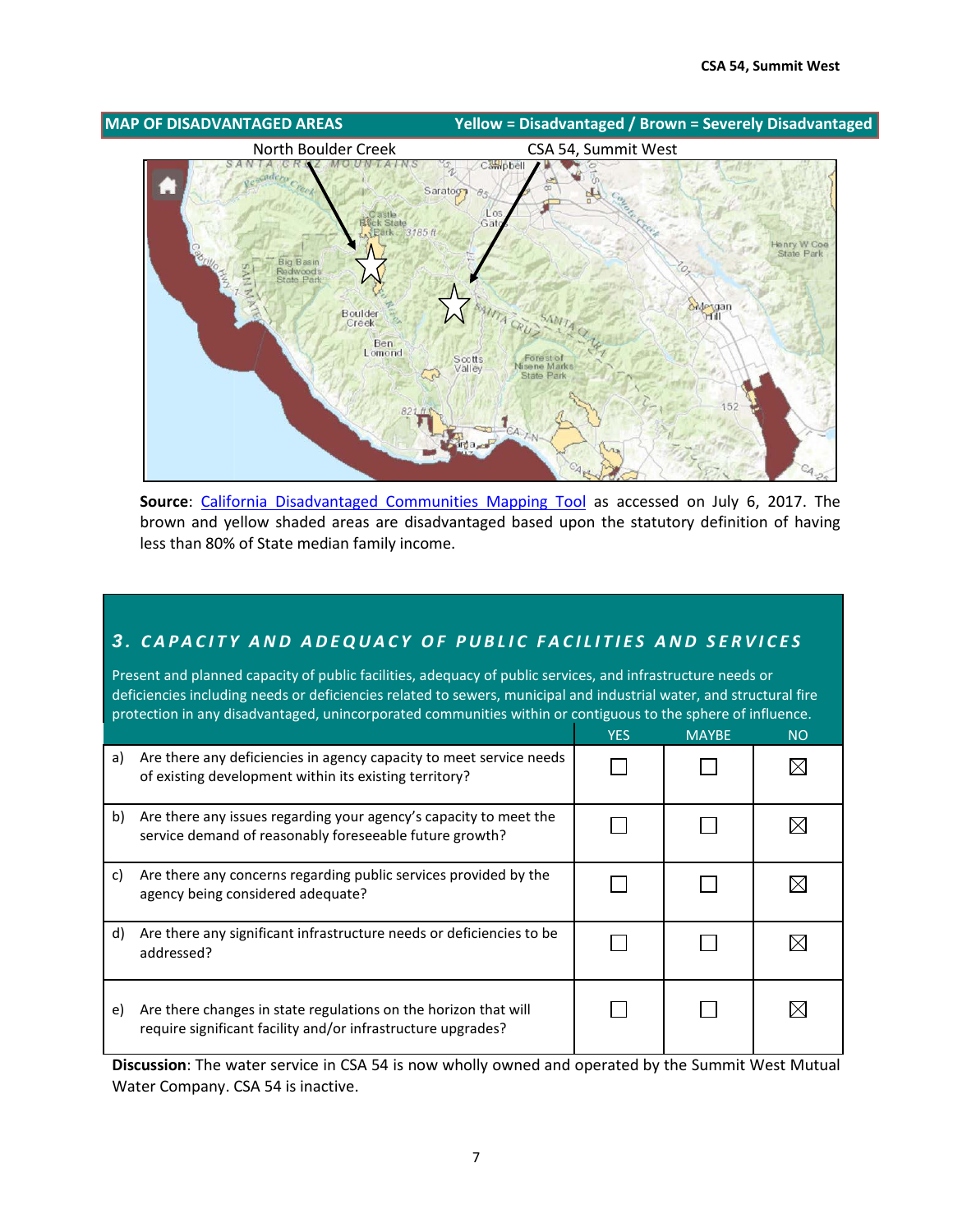## *4. FINANCIAL ABILITY*

Financial ability of agencies to provide services.

|    |                                                                                                                                                                                 | <b>YES</b> | <b>MAYBE</b> | <b>NO</b> |
|----|---------------------------------------------------------------------------------------------------------------------------------------------------------------------------------|------------|--------------|-----------|
| a) | In the last five years, has your agency failed to obtain an<br>independent audit, or adopted its budget late?                                                                   |            |              |           |
| b) | Is your agency lacking adequate reserves to protect against<br>unexpected events or upcoming significant costs?                                                                 |            |              |           |
| c) | Is your agency's rate/fee schedule insufficient to fund an<br>adequate level of service, and/or is the fee inconsistent with the<br>schedules of similar service organizations? |            |              |           |
| d) | Is your agency unable to fund necessary infrastructure<br>maintenance, replacement and/or any needed expansion?                                                                 |            |              |           |
| e) | Is improvement needed in the organization's financial policies to<br>ensure its continued financial accountability and stability?                                               |            |              |           |
| f) | Is the organization's debt at an unmanageable level?                                                                                                                            |            |              |           |

**Discussion**: CSA 54 is inactive. Bookkeeping charges exceed interest revenue; so, the fund balance is decreasing every year that CSA 54 remains in existence. The CSA has no separate reserve fund.

#### **County Service Area 54 Financial Summary**

|                                  | FY 14-15 | FY 15-16 | FY 16-17 | FY 17-18      |
|----------------------------------|----------|----------|----------|---------------|
| <b>Finances</b>                  | Actual   | Actual   | Actual   | <b>Budget</b> |
| Revenue:                         |          |          |          |               |
| Interest                         | \$12     | \$16     | \$18     | \$15          |
| Assessment                       | \$0      | \$0      | \$0      | \$0           |
| <b>Total Revenue</b>             | \$12     | \$16     | \$18     | \$15          |
| <b>Bookkeeping Charges</b>       | \$125    | \$125    | \$125    | \$125         |
| <b>Other Charges</b>             | \$11     | \$0      | \$14     | \$0           |
| <b>Total Expenditures</b>        | \$136    | \$125    | \$139    | \$125         |
| <b>Fund Balance, End of Year</b> | \$2,495  | \$2,386  | \$2,266  |               |

Fund 50226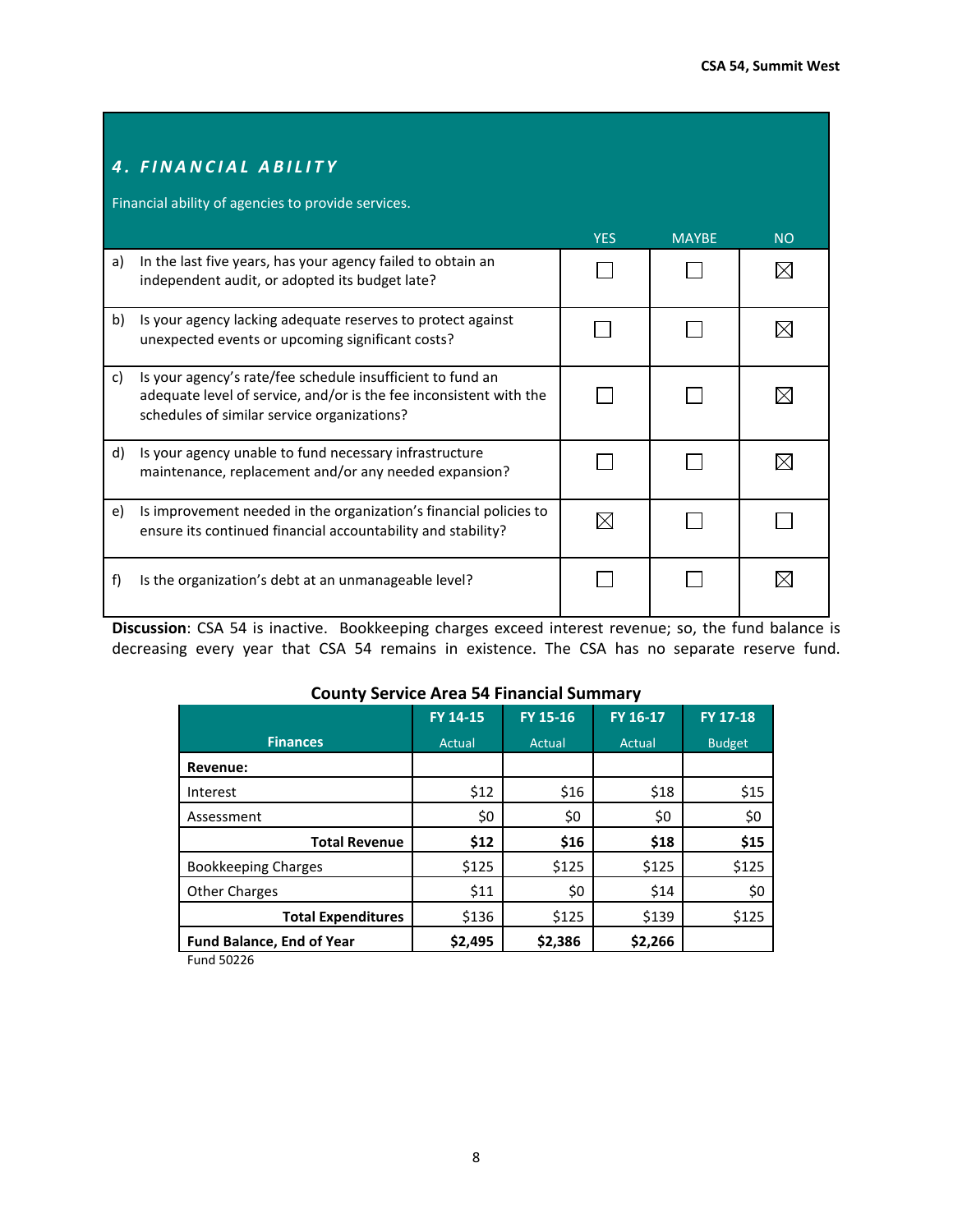## *5. SHARED SERVICES AND FACILITIES*

Status of, and opportunities for, shared facilities.

|    |                                                                                                                                                                                                                                                       | <b>YES</b>  | <b>MAYBE</b> | <b>NO</b> |
|----|-------------------------------------------------------------------------------------------------------------------------------------------------------------------------------------------------------------------------------------------------------|-------------|--------------|-----------|
| a) | Are there any opportunities for your agency to share services or<br>facilities with neighboring or overlapping organizations that are<br>not currently being utilized?                                                                                |             |              |           |
| b) | Are there any governance options that may produce economies of<br>scale and/or improve buying power in order to reduce costs?                                                                                                                         | $\boxtimes$ |              |           |
| C) | Are there governance options to allow appropriate facilities and/or<br>resources to be shared, or making excess capacity available to<br>others, and avoid construction of extra or unnecessary<br>infrastructure or eliminate duplicative resources? |             |              |           |

**Discussion**: CSA 54 no longer provides any services. Annual accounting costs would be eliminated is the CSA were dissolved.

## *6. ACCOUNTABILITY, S TRUCTURE AND EFFICIENCIES*

Accountability for community service needs, including governmental structure and operational efficiencies.

|    |                                                                                                                                                                                                                                       | <b>YES</b> | <b>MAYBE</b> | <b>NO</b>   |
|----|---------------------------------------------------------------------------------------------------------------------------------------------------------------------------------------------------------------------------------------|------------|--------------|-------------|
| a) | Are there any issues with your agency's meetings being accessible<br>and well publicized? Are there any issues with your agency failing<br>to comply with financial disclosure laws and the Brown Act?                                |            |              |             |
| b) | Are there any issues with filling board vacancies and maintaining<br>board members?                                                                                                                                                   |            |              |             |
| c) | Are there any issues with staff turnover or operational efficiencies?                                                                                                                                                                 |            |              | $\boxtimes$ |
| d) | Is your agency's budget unavailable to the public via the internet?                                                                                                                                                                   |            |              |             |
| e) | Are there any recommended changes to your agency's structure<br>that will increase accountability and efficiency?                                                                                                                     |            |              | IX          |
| f  | Are there any governance restructure options to enhance services<br>and/or eliminate deficiencies or redundancies?                                                                                                                    |            |              |             |
| g) | Are there any opportunities to eliminate overlapping boundaries<br>that confuse the public, cause service inefficiencies, increase the<br>cost of infrastructure, exacerbate rate issues and/or undermine<br>good planning practices? |            |              |             |

**Discussion**: CSA 54 is inactive.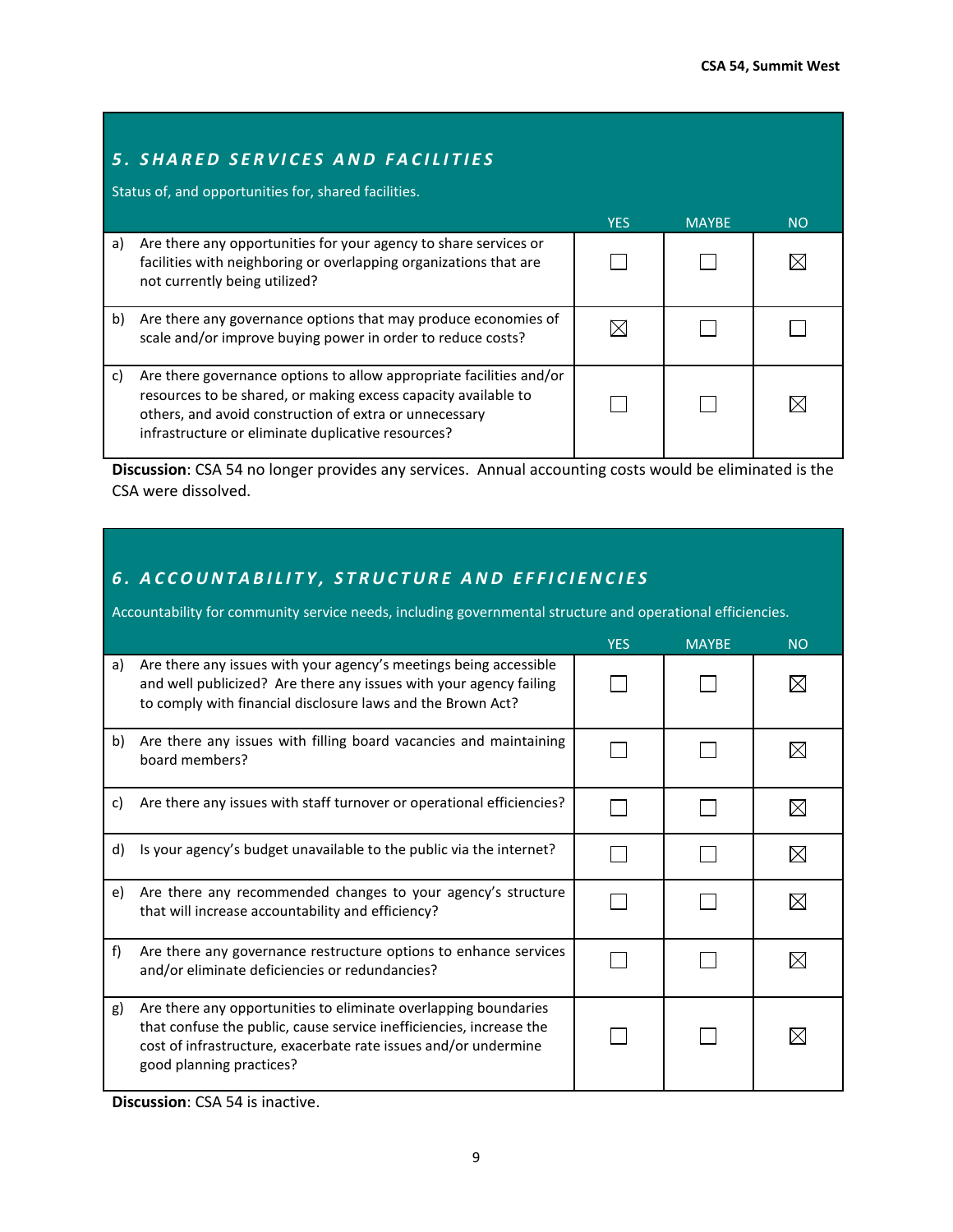#### *COUNTY SERVICE AREA 54, SUMMIT WEST 7. OTHER ISSUES* Any other matter related to effective or efficient service delivery, as required by commission policy. YES MAYBE NO a) Are there any other service delivery issues that the agency wants  $\Box$  $\Box$  $\boxtimes$ addressed in the service and sphere review process?

*END OF SERVICE REVIEW*

#### **WATER SYSTEMS MAP FOR NORTH-CENTRAL SANTA CRUZ COUNTY**

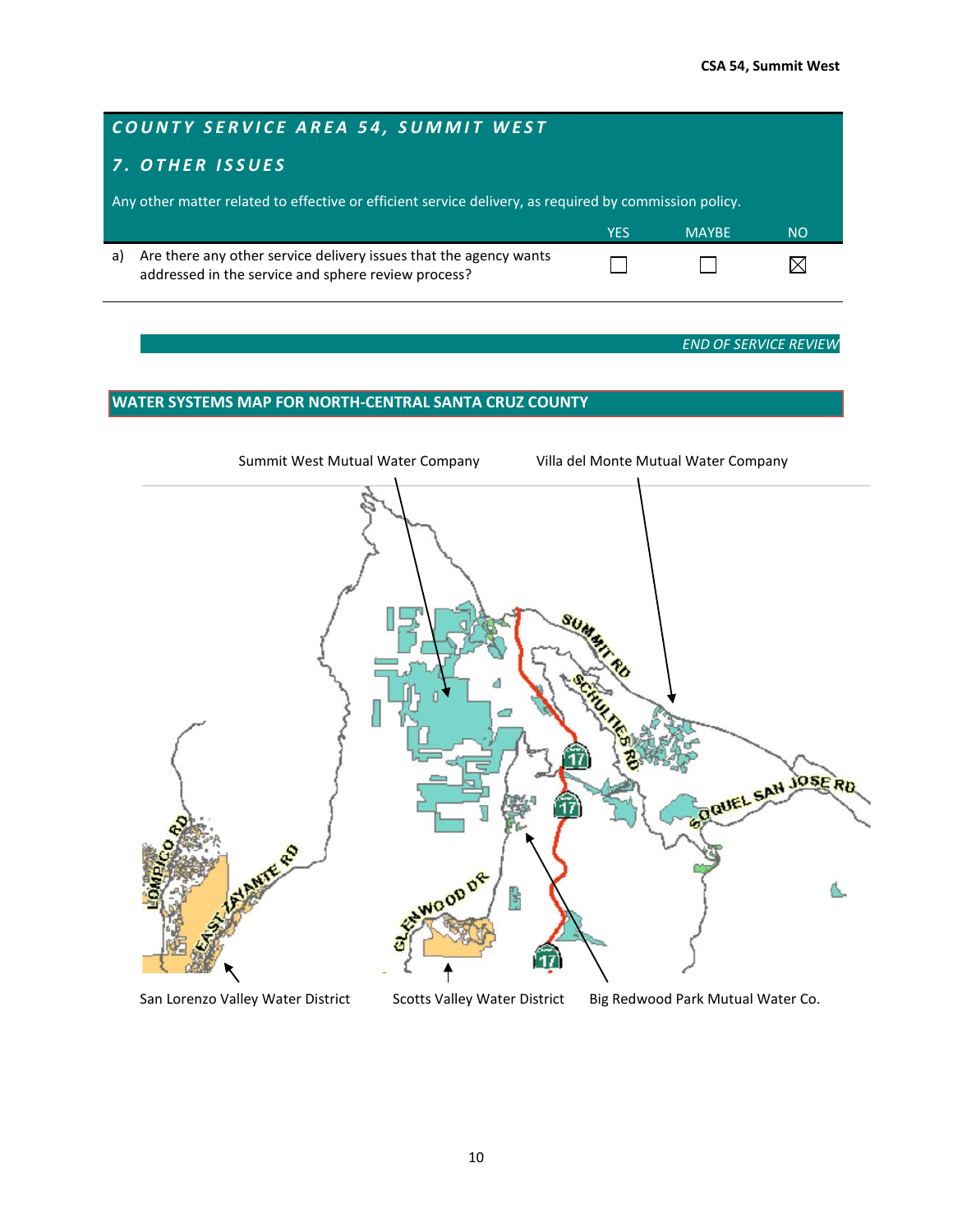#### **SPHERE OF INFLUENCE REVIEW**

 $\boxtimes$ The LAFCO staff is proposing changes in the adopted sphere of influence map.

The LAFCO staff recommends:

- 1. County Service Area 54 should be assigned a zero sphere of influence, meaning that it should be dissolved due to inactivity.
- 2. LAFCO should recommend to the County Board of Supervisors that they should initiate dissolution of CSA 54 due to inactivity.

CSA 54 has performed the functions for which it was formed in 1996. The Summit West Mutual Water Company is now providing the water services in the community. Dissolution will take the CSA out of the County budgeting and audit responsibilities, and allow a small fund balance to be transferred to the mutual.

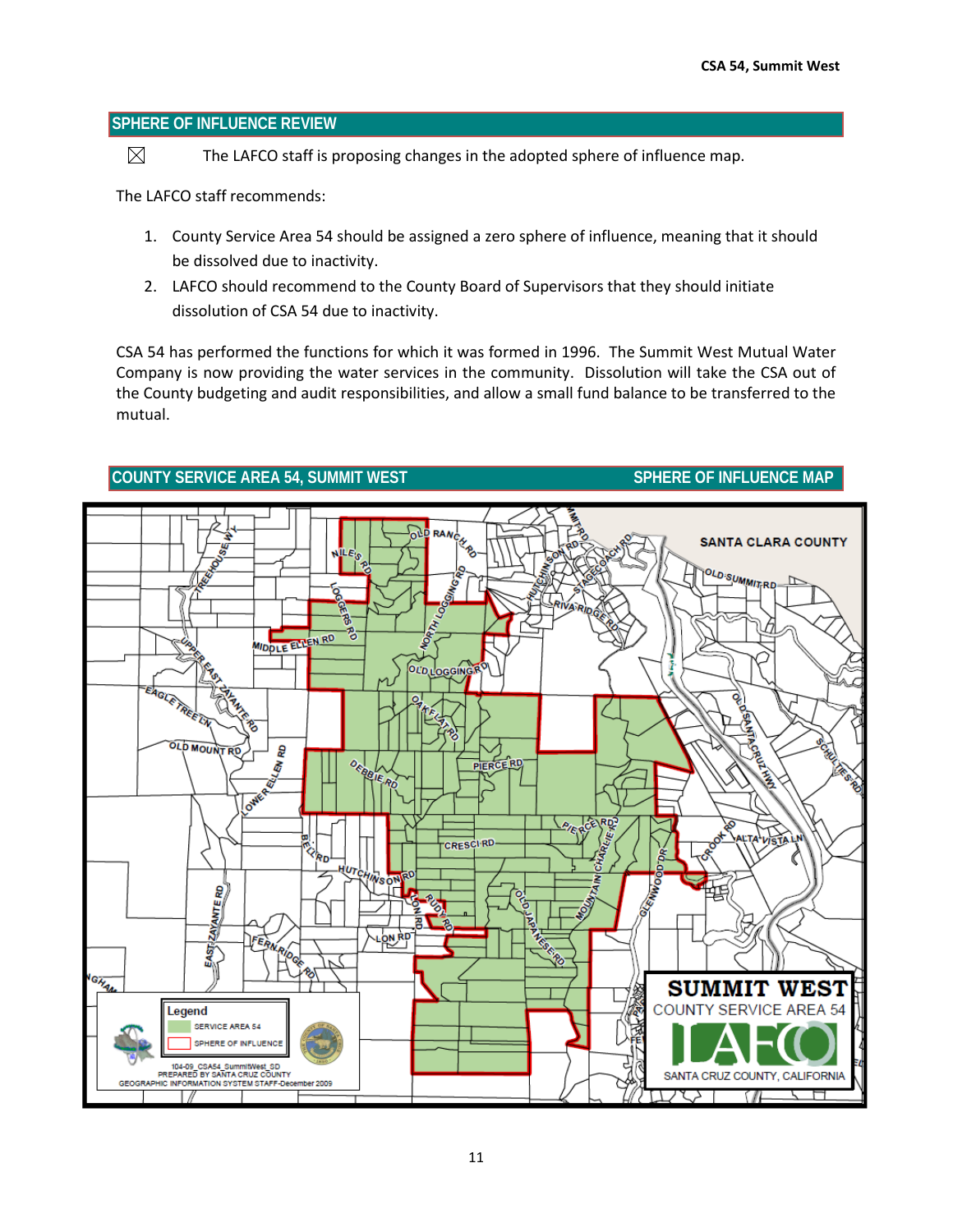As adopted by LAFCO Resolution No. 818 in 1996, the Sphere of Influence of County Service Area 54 is coterminous with the CSA boundary. This was the service area of the pre-existing water provider, the Mt. Charlie Water Works.

#### **SUMMARY OF POTENTIALLY SIGNIFICANT SPHERE DETERMINATIONS**

The sphere determinations below are potentially significant, as indicated by "yes" or "maybe" answers to the key policy questions in the checklist and corresponding discussion on the following pages.

| 1. | Present and Planned Land Uses                 | Not significant |
|----|-----------------------------------------------|-----------------|
|    | 2. Need for Public Facilities and Services    | Not significant |
|    | 3. Capacity and Adequacy of Provide Services  | Not significant |
|    | 4. Social or Economic Communities of Interest | Not significant |
| 5. | Disadvantaged Unincorporated Communities      | Not significant |

## *1. PRESENT AND PLANNED LAND USES*

The present and planned land uses in the area, including agricultural and open-space lands.

|    |                                                                                                                                                                                                                     | <b>YES</b> | <b>MAYBE</b> | <b>NO</b> |
|----|---------------------------------------------------------------------------------------------------------------------------------------------------------------------------------------------------------------------|------------|--------------|-----------|
| a) | Are there any present or planned land uses in the area that would<br>create the need for an expanded service area?                                                                                                  |            |              |           |
| b) | Would the amended sphere conflict with planned, orderly and<br>efficient patterns of urban development?                                                                                                             |            |              |           |
| C) | Would the amended sphere result in the loss of prime agricultural<br>land or open space?                                                                                                                            |            |              |           |
| d) | Would the amended sphere impact the identity of any existing<br>communities; e.g. would it conflict with existing postal zones,<br>school, library, sewer, water, census, fire, parks and recreation<br>boundaries? |            |              | ⋉         |
| e) | Are there any natural or made-made obstructions that would<br>impact where services can reasonably be extended or should<br>otherwise be used as a logical sphere boundary?                                         |            |              |           |

**Discussion**: CSA 54 is inactive. The water system has been operated by the Summit West Mutual Water Company for 15 years.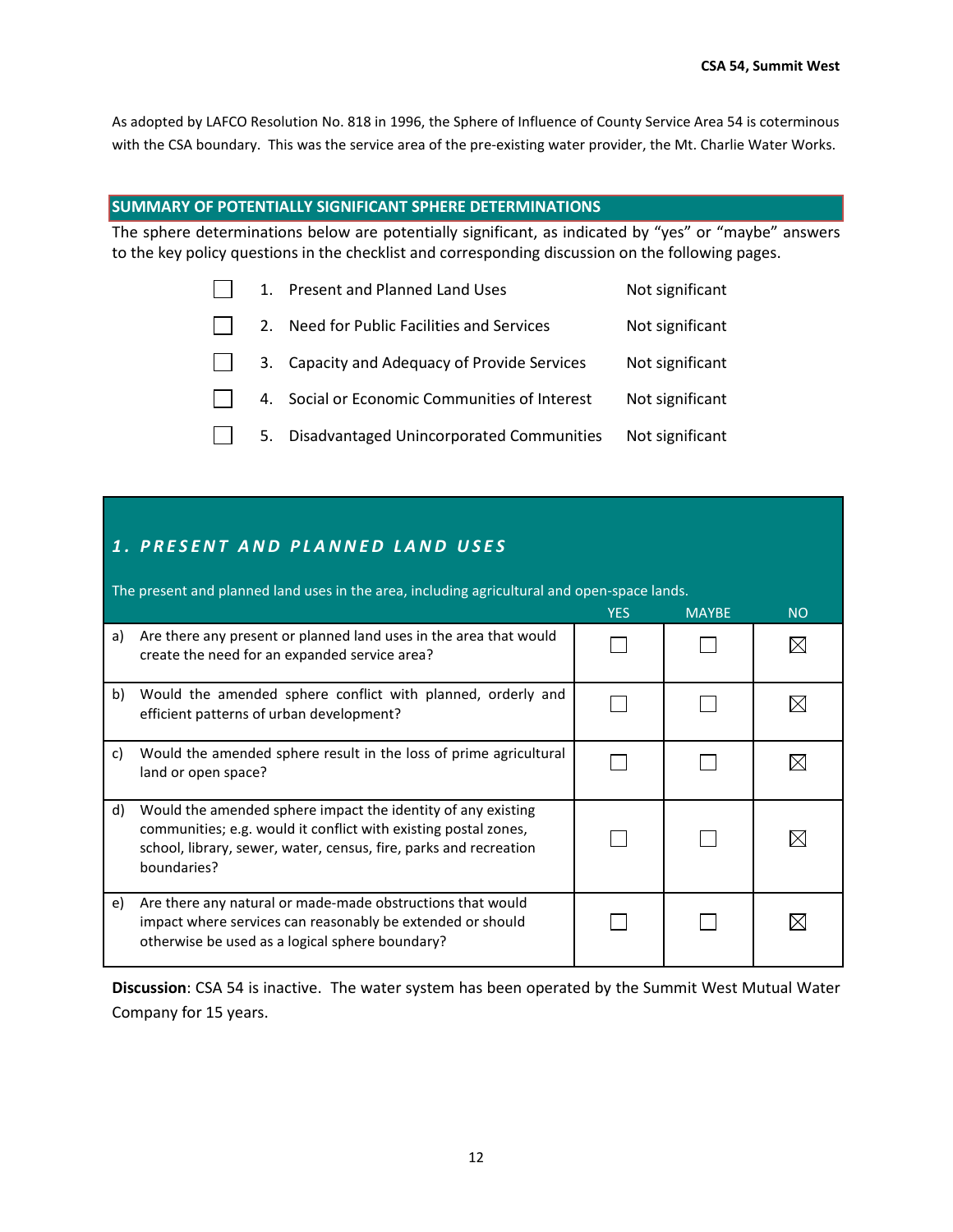|    | 2. NEED FOR PUBLIC FACILITIES AND SERVICES                                                                                                                                                                                                                         |            |              |             |  |  |
|----|--------------------------------------------------------------------------------------------------------------------------------------------------------------------------------------------------------------------------------------------------------------------|------------|--------------|-------------|--|--|
|    | The present and probable need for public facilities and services in the area.                                                                                                                                                                                      | <b>YES</b> | <b>MAYBE</b> | <b>NO</b>   |  |  |
| a) | Would the amended conflict with the Commission's goal to<br>increase efficiency and conservation of resources by providing<br>essential services within a framework of controlled growth?                                                                          |            |              | ⋉           |  |  |
| b) | Would the amended sphere expand services that could be better<br>provided by a city or another agency?                                                                                                                                                             |            |              | $\boxtimes$ |  |  |
| c) | Would the amended sphere represent premature inducement of<br>growth or facilitate conversion of agriculture or open space lands?                                                                                                                                  |            |              | $\boxtimes$ |  |  |
| d) | Would the amended sphere conflict with the Regional Housing<br>Needs Allocation Plan adopted by the Association of Monterey Bay<br><b>Governments (RHNA)?</b>                                                                                                      |            |              | $\boxtimes$ |  |  |
| e) | Are there any areas that should be removed from the sphere<br>because existing circumstances make development unlikely, there<br>is not sufficient demand to support it or important open<br>space/prime agricultural land should be removed from<br>urbanization? |            |              | IX          |  |  |
| f) | Have any agency commitments been predicated on expanding the<br>agency's sphere such as roadway projects, shopping centers,<br>educational facilities, economic development or acquisition of<br>parks and open space?                                             |            |              |             |  |  |

**Discussion:** The Summit West Mutual Water Company is providing water service within CSA 54. CSA 54 is inactive.

## *3. CAPACITY AND ADEQ UACY OF PROVIDED SER VICES*

The present capacity of public facilities and adequacy of public services that the agency provides or is authorized to provide.

|    |                                                                                                               | YFS | <b>MAYRE</b> | 'NΩ |
|----|---------------------------------------------------------------------------------------------------------------|-----|--------------|-----|
| a) | Are there any issues regarding the agency's capacity to provide<br>services in the proposed sphere territory? |     |              |     |
| b) | Are there any issues regarding the agency's willingness and ability<br>to extend services?                    |     |              |     |

**Discussion**: CSA 54 is inactive.